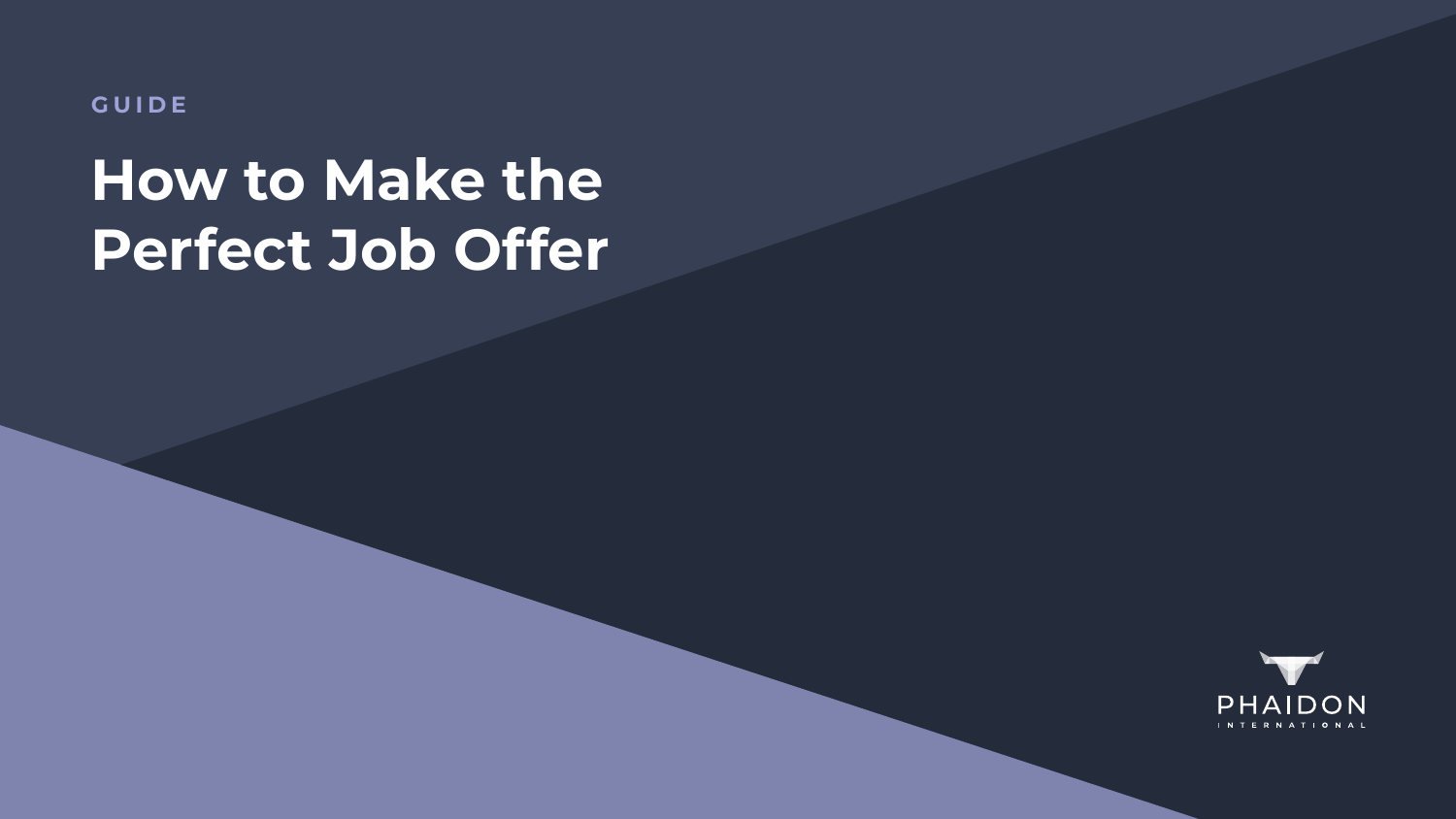The recruitment cycle can be time-consuming and a struggle to navigate. After screening countless CVs and cover letters, numerous rounds of interviews and discussions among decision makers, landing on your perfect candidate is not the end of the process.

Making a job offer is an exciting task, but there is still pressure to make sure the best candidate says 'yes' and accepts the role.

Competition for talent is still fierce. The pressure is on for hiring managers to seal the deal and secure the right candidate for their firm before they accept an offer from a competitor.

This article outlines the best approach to making a job offer which will ensure you get the right candidate on board. A job offer is not a contract of employment, and your candidate may have other job offers on the table,

so there are opportunities for your candidate to turn down the offer either immediately or even after the offer has been accepted.

Therefore, it is important to follow these tips on how to make an enthusiastic and attractive job offer.

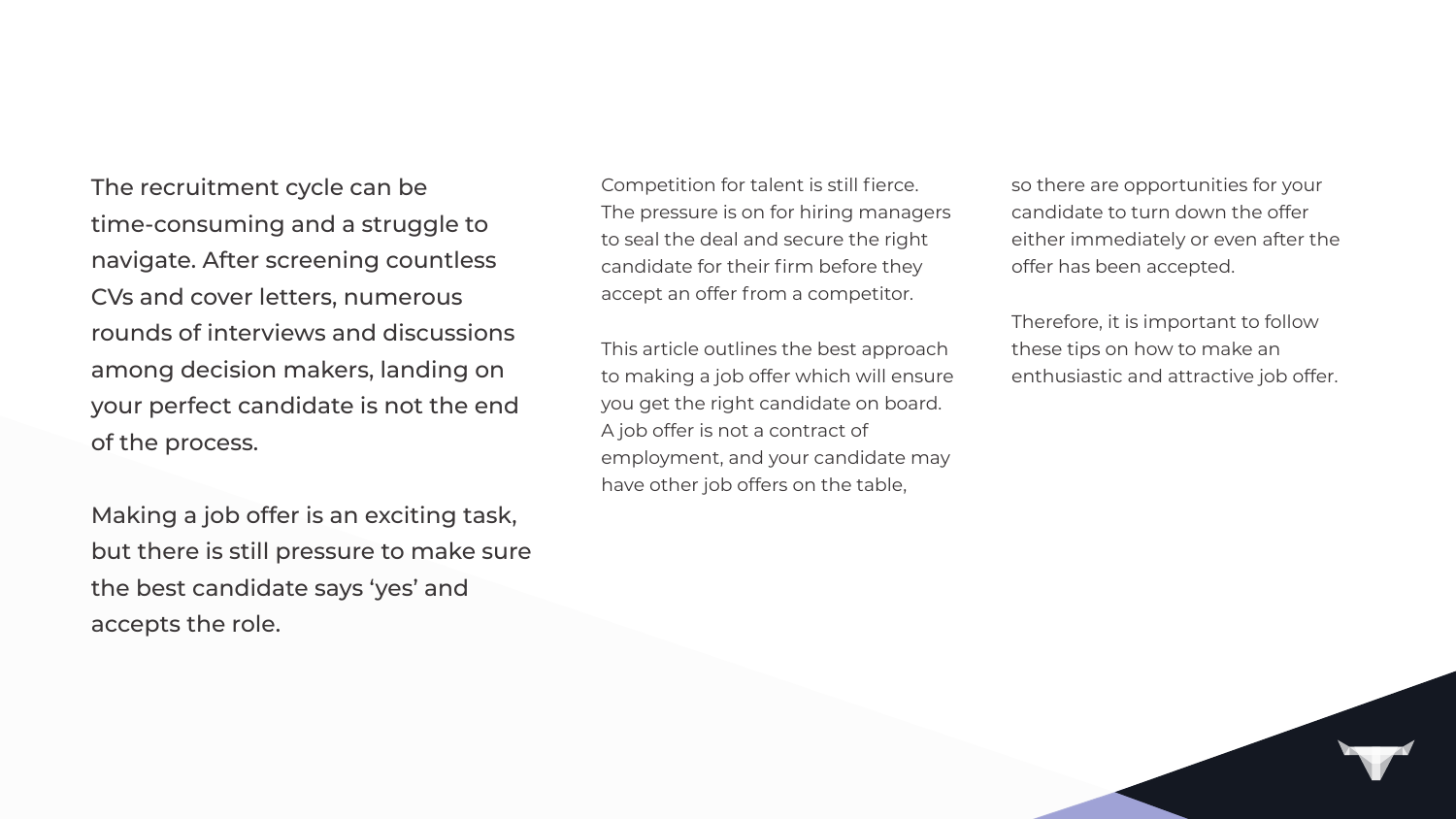# **Make the hire fast…**

Once you have come to a unanimous decision, move quickly. Hiring in busy job markets with high quality candidates means time is of the essence. The closer an offer is made to an interview, the more likely you will get an enthusiastic 'yes'!

It is likely that exceptional candidates will be considering several options when it comes to making their next career move. The most likely reason you lose out on a great candidate is that your competitor gets there first. The key to making a hire fast is to plan. Speeding up the recruitment process by grouping interviews across one day or a couple of days and booking in a meeting where the decision is made very close to the final interview. Be up-front at the final You can also ask "Shall I tell the other candidates that the position has been filled?" This is a great way to gauge your candidate's mindset and level of enthusiasm at the current offer. It also shows your enthusiasm as an employer.

interview about when candidates will hear. Quickly contacting candidates, both successful and unsuccessful, within a few days of a final interview also shows a level of respect which reflects well on your team and employer brand, alongside easing the stress for your candidates.

# **…And get a confirmation fast**

When you make a job offer, you may get an instant acceptance, but other candidates may ask for time to consider the offer and weigh up their options.

When making the initial call, there are many ways you can help close the deal and make sure your candidate says yes.

Asking for their thoughts on the details of the offer can help you work out anything you can offer in counteroffer negotiations if you are competing with another recruiter.

Though it is common practice to give a candidate time to consider a job offer, you can also set a deadline for a decision based on both your needs and that of the candidate. The more senior the role is, the more time may be needed. This is particularly important for roles which require a big life change such as a relocation.

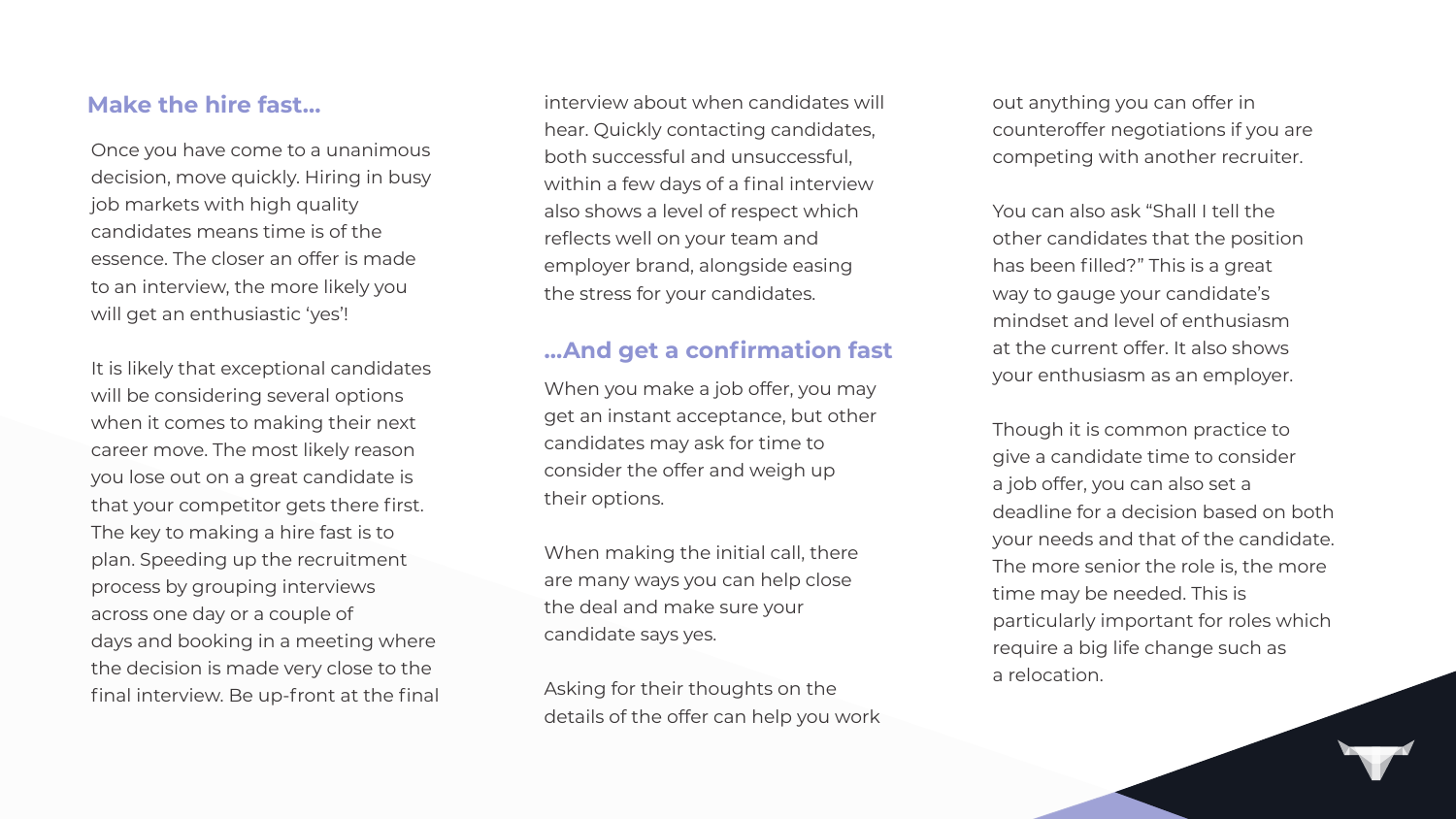# **Make your offer with a phone call...**

One of the biggest questions about the job offer process is "is it best to make a job offer via phone or email?"

The answer is both, but it is important to lead with a phone call. It is more personal, and your candidate can hear your enthusiasm and excitement firsthand. It establishes a trusting connection and makes a larger impact than words on a screen.

Reassure the candidate that the full details of the offer will be in their inbox, but you were excited to tell them in person first. A verbal job offer can also help hiring managers detect the enthusiasm and general reaction of the candidate. If you sense hesitation or a muted response, it may be that the candidate is weighing

up several job offers, information you wouldn't be able to pick up from written communication.

# **...Then send a job offer email...**

While it is vital to make a call first, it is important that your job offer is made via email. This is an opportunity to relay all relevant information about the job position, including the terms and benefits of the role.

A job offer email needs to include:

- The official position title.
- The salary on offer.
- Benefits such as commission and bonus schemes.
- The name of the candidate's supervisor or line manager.
- Deadline for accepting the job offer.

- Terms and conditions of the role, including length of probation period.
- Ideal start date.

Remember to include a descriptive and eye-catching subject line for the email, and make sure the email comes from the account of someone that the candidate has met and spoken to during the process, rather than a corporate email or a stranger in admin.

Attach any documents which will help your candidate make their decision.

This can include company policies and handbook, onboarding materials, the unsigned contract of employment and employer brand materials.

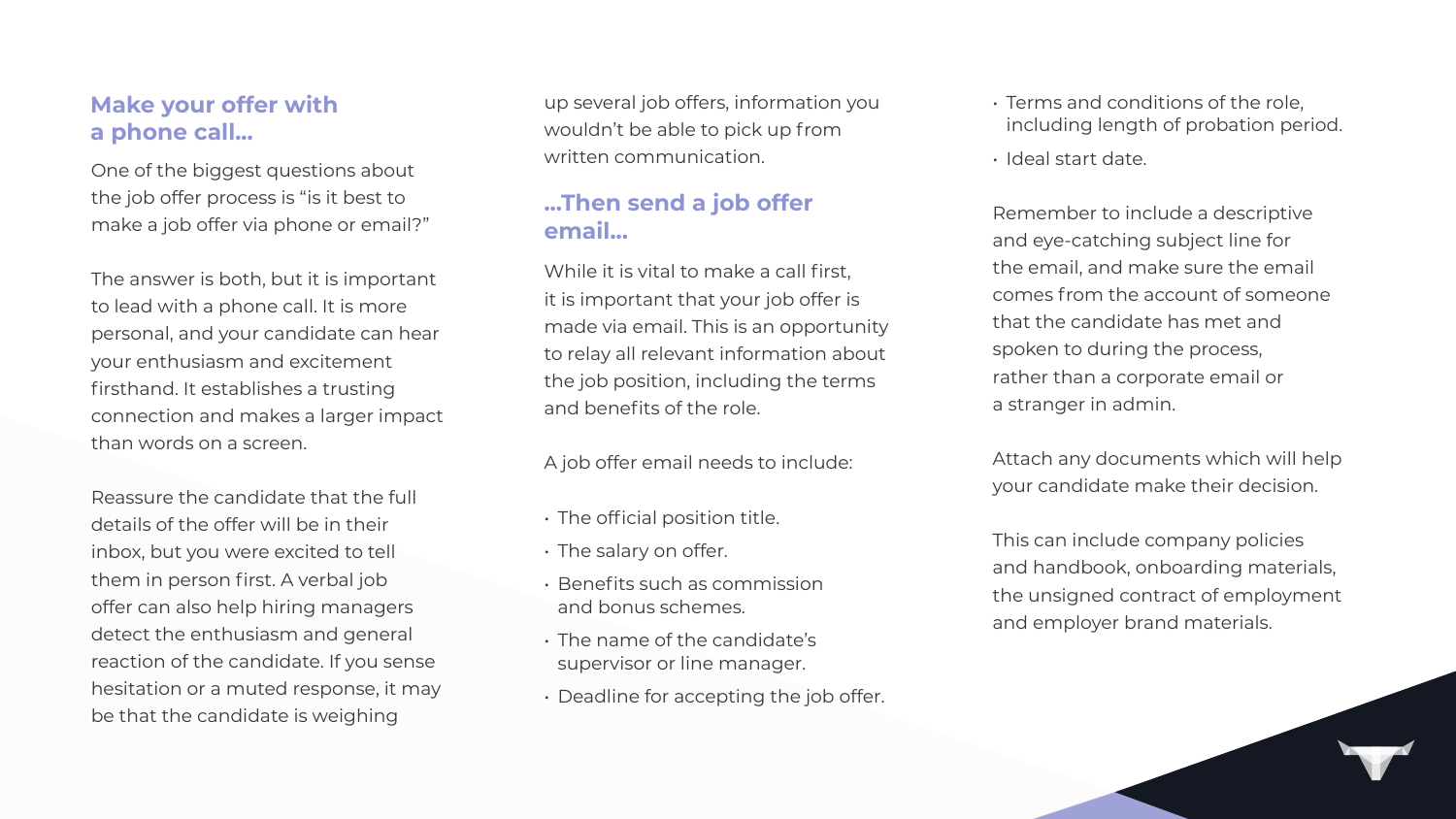# **…Then follow up in writing**

Cover all bases by drafting and sending out your official job offer in a formal physical letter. This will take a couple of days to reach your candidate but adds a professional level to the process. It can also serve as a reminder if your candidate has decided to spend time considering the offer.

# **Offer the right salary from the start.**

The most important part of a job offer is the salary you offer. Many jobs are advertised either with a salary range, or a salary "dependant on experience".

If you know the candidate's current salary, it is a given that you should be offering at least a 10% raise on that salary or making the move to your company may simply not be worth it.

You can go further in your 'pitch' to get a promising candidate to accept a job offer. Information such as benefits of the company culture, growth plans, and perks such as opportunities to work from home, social events and amenities such as free food and hot drinks in the office.



Never offer below their current salary, unless there is a good reason behind this, such as a career change. If you are in a competitive sector where candidates are likely weighing-up several options, make sure your offer

also outlines the most attractive benefits. This can include bonus schemes, healthcare, annual leave days and even details of career advancement within the company.

### **Make the moment memorable**

Don't be afraid to be excited and enthusiastic and share in your successful candidate's emotions! Tell your potential new hire how many applied for the role, and how they impressed at the interview. Showing a candidate that they are wanted will help encourage them to accept the role. It is beneficial to drop professionalism during what may be a pivotal or emotional moment in your candidate's life.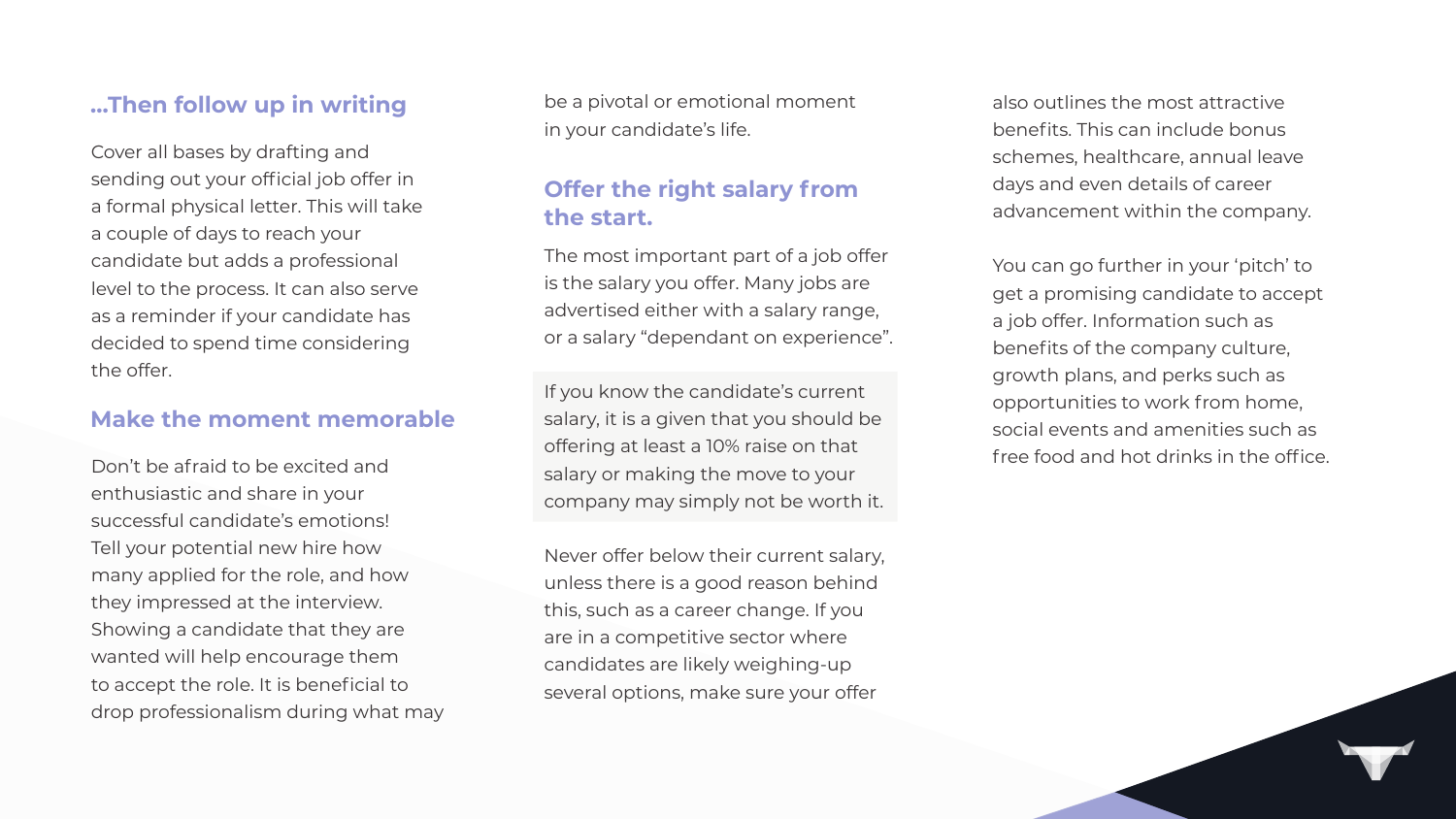# **Letting the other candidates know**

It is essential that you let other candidates know they didn't get the position as fast as you make a job offer to the successful candidate. This can be done through email, but it is considered more polite to do this through phone, especially for roles where candidates have dedicated a lot of their time and effort on interviews and assignments.

It is also best practice to give detailed and relevant feedback on their performance interview, with a couple of specific reasons why they didn't get the role.



### **Be prepared to negotiate**

After a job offer is made, your preferred candidate may be in a good position to negotiate certain aspects of the offer if the role is senior and the skilled candidate is clearly in high demand.

You may want to offer a signing bonus to immediately 'sweeten the deal' for your candidate if they are feeling hesitant about your offer. Offers such as a company car or accommodation support during a relocation can also help.

Salary negotiations are tough, and your candidate may lose patience if negotiations run through an endless back-and-forth. It is a professional discussion which needs to remain reasonable and agreeable on both sides. Do not be offended if you are faced by a counteroffer, it simply shows

the candidate knows their value. Outline the terms which you can't move from at the start of the negotiation to save both of your time.